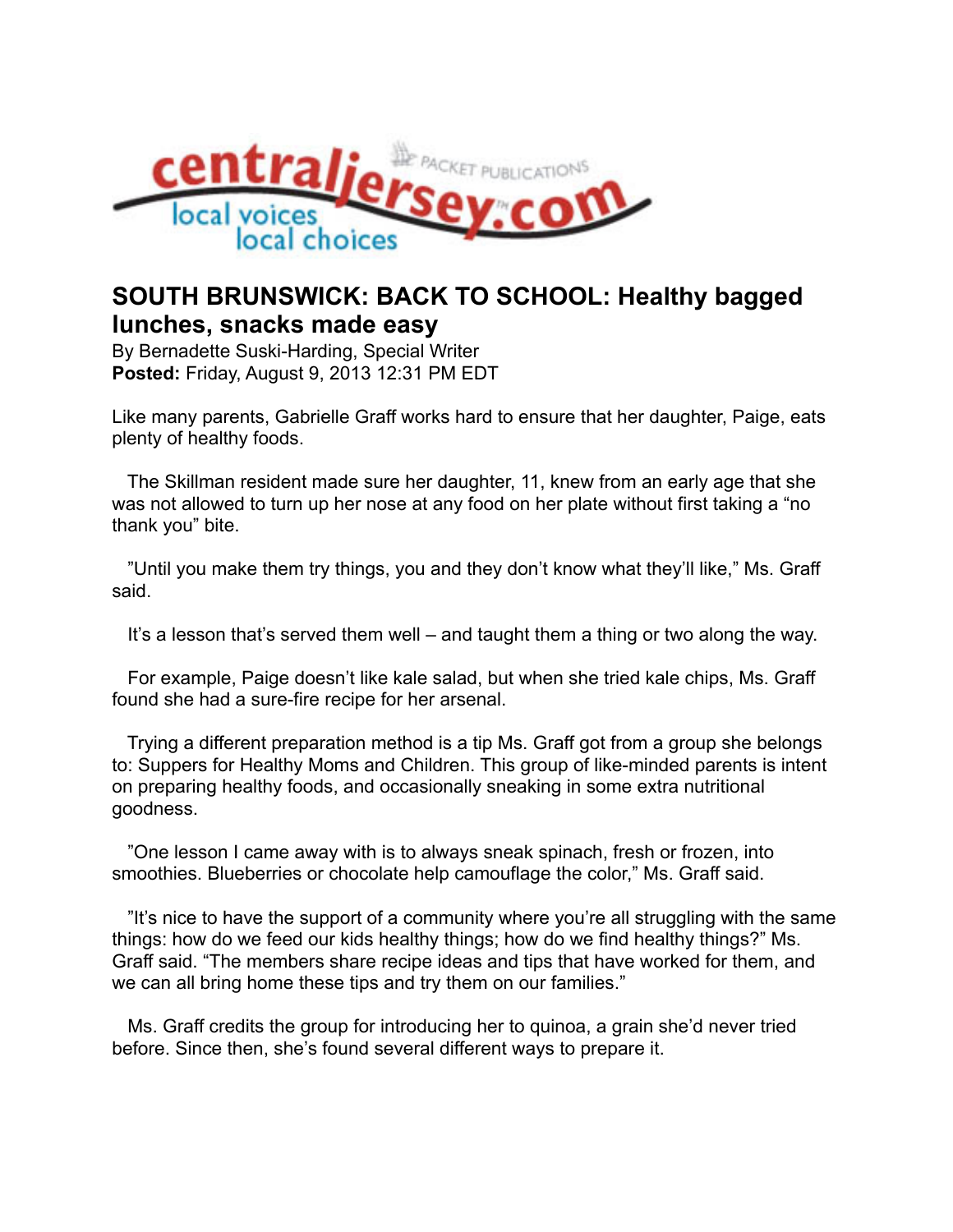"We love it," she said. "We were rice and pasta eaters for such a long time; quinoa is a nice change."

The only downside of having a child who's an adventurous eater?

 "She's not a cheap eater," Ms. Graff said with a laugh. "She doesn't often order from the children's menu, since she doesn't really want chicken fingers, burgers, pasta or pizza. She likes flavor and good food, and now she's big enough now to eat an adultsized entrée by herself!"

 Suppers for Healthy Moms and Children meets on the second and fourth Thursdays of each month, alternating between the homes of its co-facilitators, Lee Yonish of Princeton and Eve Golfinopoulos of Skillman. (The group is on hiatus for the summer; meetings resume in September.)

 Members pay for the food that's prepared at each meeting, and also agree to help with prep or clean up. Meetings last about 90 minutes. Ms. Yonish asks that anyone interested in attending a meeting register early, since space is limited.

 A lot of helpful ideas have come out of the conversations with the moms in the group, Ms. Yonish said.

 One mother simply said, "Let the junk food run out," Ms. Yonish said, and was pleasantly surprised to discover that her kids didn't ask about it, but instead grabbed the healthy snacks that were available.

 Another mom told the group that if her children ask her where something went, she explains that that particular item is no longer in the food budget.

 "I do that with juice boxes," Ms. Yonish said. "I told my kids that since we can drink water in place of juice, we're going to save the money we'd use for juice for something much more fun. Now my kids just have fun water bottles that they fill up when they're thirsty, and juice boxes or sugary drinks are considered treats."

 When it comes to soda, Ms. Yonish said, "a lot of moms are now telling their children that they will not have it in the house, and it's non-negotiable."

Ideas for healthy lunches and after-school snacks

 Getting kids to eat healthier is a little easier when kids feel like they have some control.

 "Some mothers in our group have explained to their children that they need to choose one vegetable and one fruit to have in their school lunch each day," Ms. Yonish said. "It's nice to give kids choices when enforcing rules like this. You can even run a taste test with a few different dressings and dips to see which is the favorite for cut-up